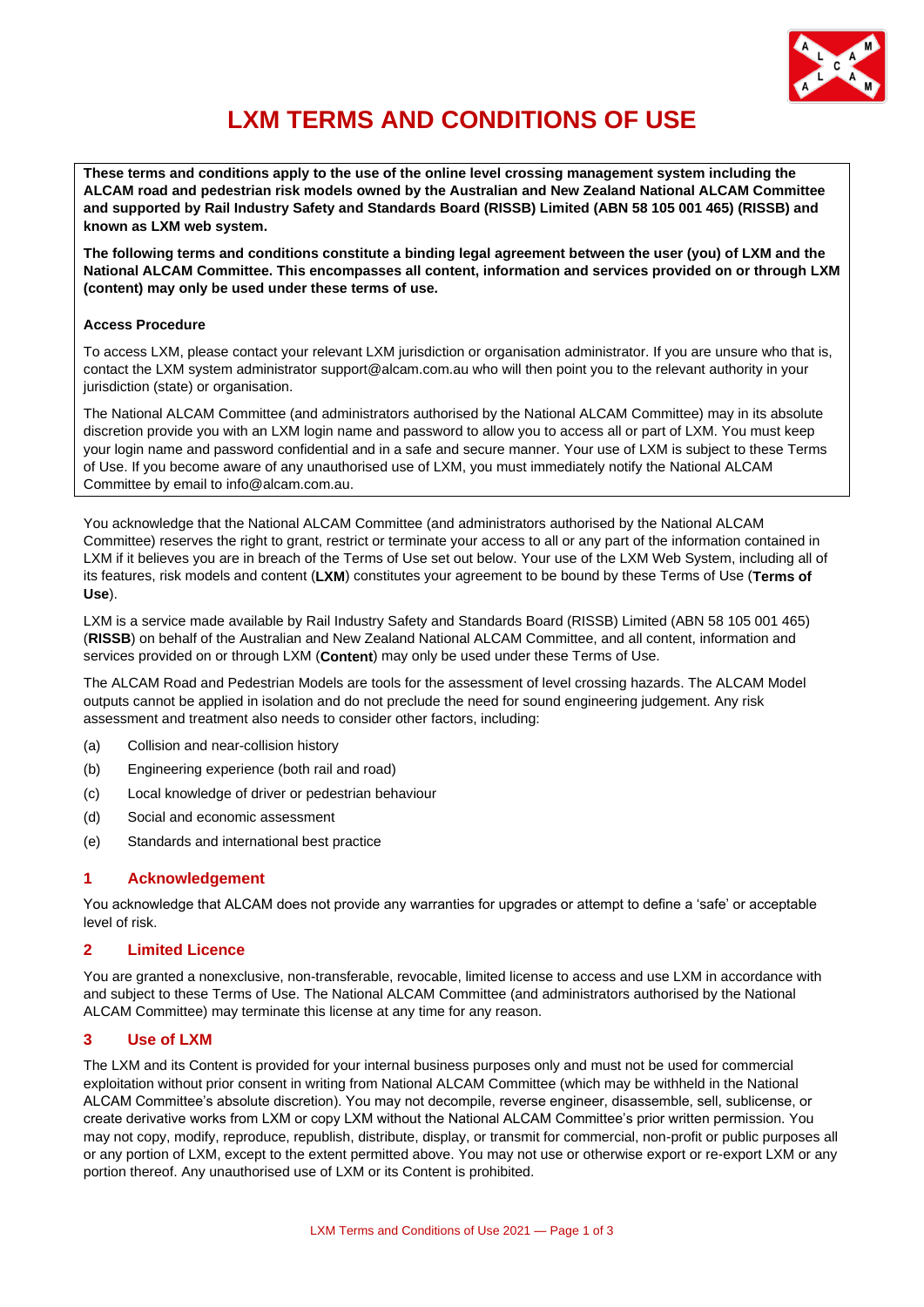

# **4 No reliance**

The LXM and its Content is not intended to and does not constitute legal advice, nor is anything submitted by you to LXM treated as confidential. The National ALCAM Committee and RISSB do not warrant or guarantee the accuracy and completeness of the information contained in the LXM, its Content and its outputs. The National ALCAM Committee and RISSB bear no responsibility or liability whatsoever for any errors, faults, defects or omission in that information. Your use of information contained in the LXM and its Content and outputs is at your own risk.

## **5 Ownership of information**

For the purposes of this clause, **Intellectual Property** means any copyright, design, patent, trade mark, semiconductor or circuit layout (whether registered, unregistered or applied for) trade, business, company or domain name, know-how, inventions, processes, confidential information (whether in writing or recorded in any form) and any other proprietary, licence or personal rights arising from intellectual activity in the business, industrial, scientific or artistic fields and, for the avoidance of doubt, includes the Content.

- (a) Except as expressly provided for, nothing contained in these Terms of Use confers upon you any licence or proprietary (a)interest in the information contained in LXM or on which LXM is based including, without limitation, those related to copyright or other intellectual property rights.
- (b) You agree not to remove any copyright notice or ALCAM or LXM logo from the information you use in LXM.
- (c) If you publish or otherwise make available Intellectual Property obtained through your use of LXM (including, without limitation, the ALCAM risk score outputs), you must:
	- i. ensure that such Intellectual Property is identified as belonging to the National ALCAM Committee; and
	- ii. inform the National ALCAM Committee of such use.
- (d) Where The National ALCAM Committee has included any information in LXM under licence or other authority from any third party (**Original Source**), you acknowledge:
	- i. the Original Source's ownership of and rights in relation to that information;
	- ii. that the Original Source does not warrant the accuracy and completeness of the information comprised in the LXM or its Content and bears no responsibility or liability whatsoever for any errors, faults, defects or omission in that information; and
	- iii. in the event that The National ALCAM Committee's licence from the Original Source is terminated, the material provided by the Original Source under that licence may be removed from LXM.

## **6 Acknowledgements and undertakings**

You acknowledge and agree that it is your obligation and you undertake to:

- (a) ensure that you and each of your relevant officers, employees, contractors or agents:
	- i. maintain the confidentiality and security of any logins or passwords provided to you to access LXM; and
	- ii. do not use the LXM or its Content in any manner which is illegal or prohibited by or in breach of any applicable laws (including laws in relation to privacy);

and in the event of a breach or suspected breach of item 6(a), you immediately inform the National ALCAM Committee by email to info@alcam.com.au;

- (b) take any precautions that may be necessary or appropriate to ensure that systems and processes used to access LXM provide appropriate protection to your hardware and software systems and do not expose LXM to the risk of viruses or other forms of interference that may damage the LXM software or hardware systems; and
- (c) maintain and ensure that each of your officers, employees, contractors or agents who has access to LXM or any information derived from LXM maintains the confidentiality of all such information.
- (d) where relevant, ensure that each of your officers, employees, contractors or agents who has been provided access to LXM and authorised to input and/or change Content are appropriately qualified and make every reasonable effort to maintain the accuracy of the data.

## **7 Privacy policy**

These terms and conditions must be read in conjunction with RISSB's privacy policy, which may be accessed on RISSB's website [\(https://www.rissb.com.au/about/our-information/\)](https://www.rissb.com.au/about/our-information/).

## **8 Exclusion**

(a) Materials and information contained in LXM and its Content are provided 'as is' for information purposes and as a guide only. Changes are periodically made to LXM (including any data or information stored in or accessible through LXM) and may be made at any time. The National ALCAM Committee and RISSB expressly exclude to the